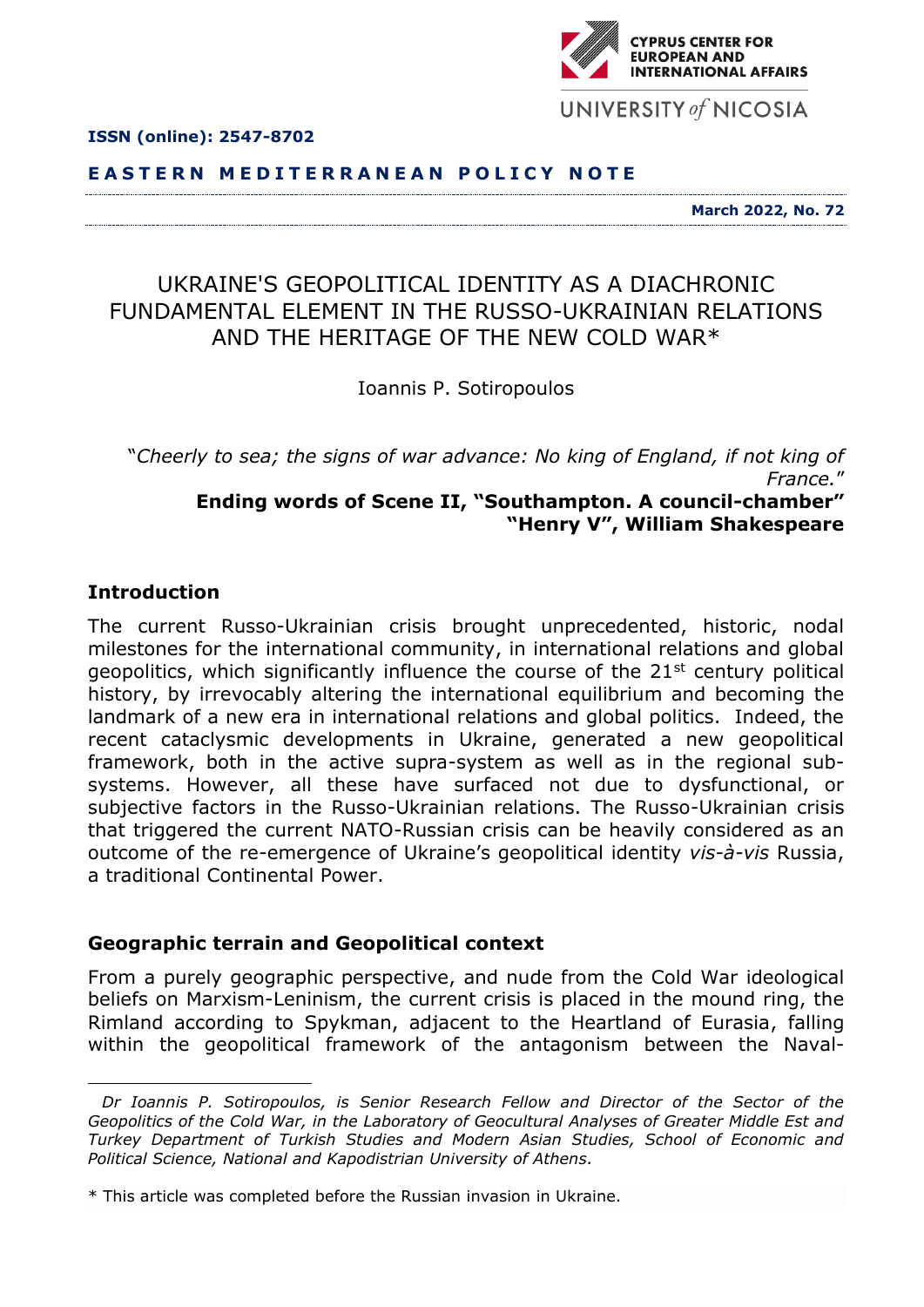commercial Powers and the Continental Power. Moreover, one could claim that both the Russo-Ukrainian crisis, as early as in 2013-14 as well as the imminent redistribution of power and re-drafting of the borders in the Greater Middle East (particularly Libya and Syria), are a reasonable (and possibly geostrategic) continuation of the Arab-Muslim uprisings also known as the "Arab Spring". Indeed, considering, *inter alia*, that the latter have also taken place in a geographical region that is also part of the Rimland, the present crisis seem to be the continuation of the ignition in Maghreb, in the context of a domino effect from the east to the west.

## **History of the geopolitical background forms the context of Russo-Ukrainian relations**

The Janus nature of Ukraine society is not something new in world politics as well as the systematic suppression exercised on it by Kremlin. Kiev's efforts to disengage from Moscow constitute a significant part of the traditional context of the Russo-Ukrainian relations. More specifically, in the last century the Ukrainians entered the Great War in 1914 supporting in great numbers both the Russian Empire and the Central Powers in the southeast front. Moreover, during the war Ukraine declared its state autonomy, with many forms and under several names, of socialist nature though, from the Bolshevik Russia, while with the Treaty of Brest-Litovsk in March of 1918, Kremlin agreed to officially define certain Russo-Ukrainian borders. Nonetheless, in the following year, the Red Army invaded Ukraine, resulting in its final incorporation in the USSR in 1922. Over the next decade, in relation to its systematic harsh treatment by Kremlin, its conviction to famine by Stalin in 1932-33 is a worldwide unique historic phenomenon. Stalin's NKVD demanded confiscation of all grains and food supplies from rural Ukraine and at the same time forbade the movement of Ukrainian citizens from rural areas to towns. During that period of the Holodomor<sup>1</sup> approximately 7 million Ukrainians starved to death, i.e.  $1/3$  of the country's population. It is worth noting that during WWII, the deliberate Nazi declarations cultivated in the Ukrainian's anti-Soviet/Russian feelings, for a Greater Ukraine, liberated from the Communist yoke of Kremlin, resulted to the creation of Ukrainian battalions under the command of Wehrmacht in the Eastern front. Indeed, the Nazi invaders in the first stage of the occupation regarded them as friendly, almost a 'salvation' army of liberators, before the Red Army prevailed in the eastern front.

As a consequence of the effect of geopolitics on the Ukrainian society, Ukrainian people are diachronically divided in two main lines of political and cultural thought: the pro-European and the pro-Russian. However, whichever political stance prevails, it is forced by the circumstances to maintain a balance between Russia and Europe, East and West. This usually culminates to the establishment of a special relationship with the EU, without pursuing accession either to the

<sup>&</sup>lt;sup>1</sup> The term Holodomor derived from the Ukrainian words for hunger (holod) and extermination (mor).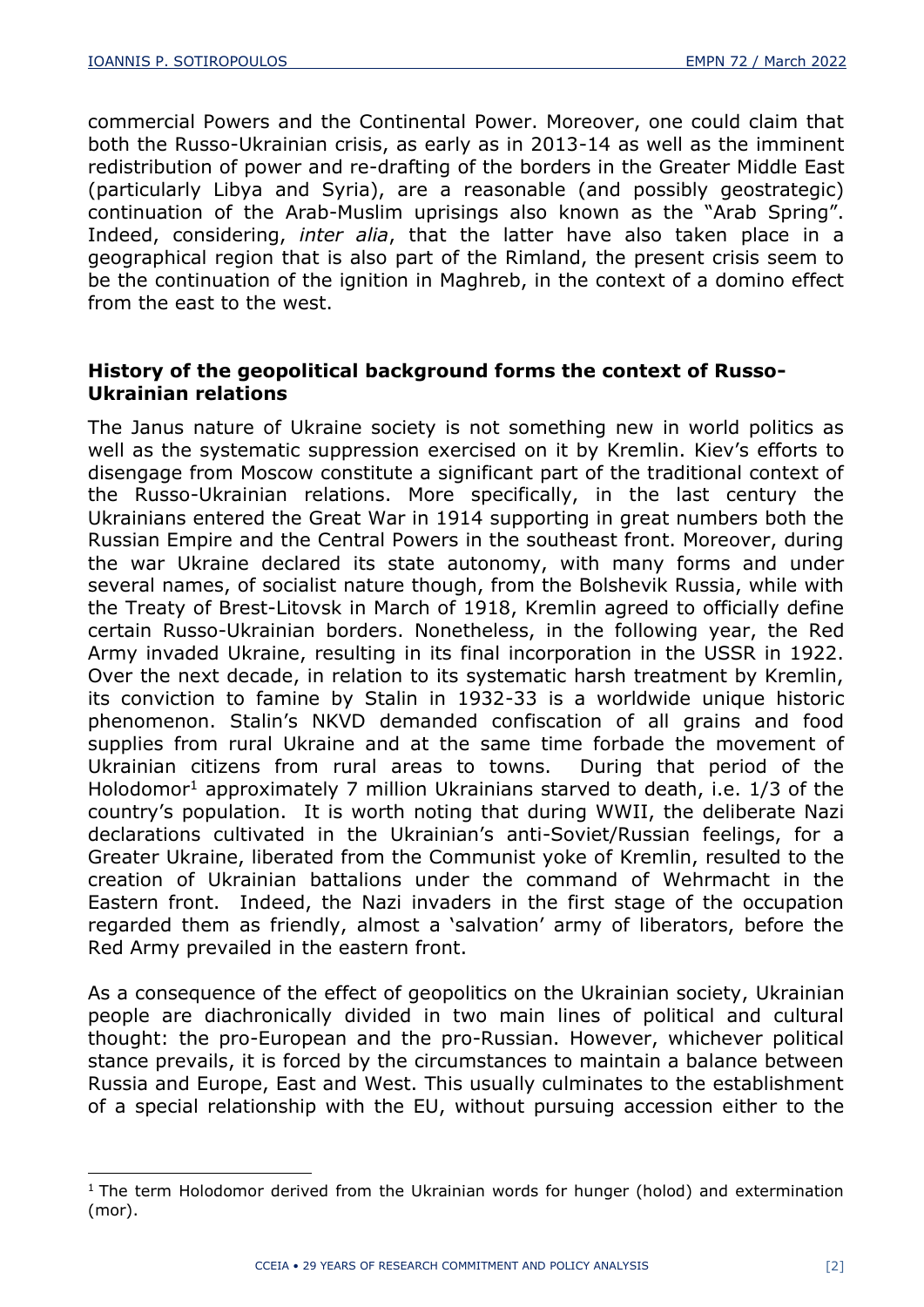East Partnership, the Eurasian Economic Union, CSTO or NATO, thus confirming the historical and political patterns of the Ukrainian nation's legacy.

It is made clear that the simple historic retrospect of the past century records the systematic attempt of the European states to penetrate the geographical area of contemporary Ukraine, as well as Moscow's firm intention to maintain its influence at any cost. After the Chernobyl nuclear disaster, in April 1986, the Ukrainian public opinion once more retrieved its anti-Russian feelings. In the current phase, following the National Independence in 1991, the Russo-Ukrainian relations are still of a singular nature. The total Russian population is approximately 17,5% mainly located in the eastern part of the country while the majority of the 77,5% of Ukrainians reside in the central and western part. The great vulnerability of Ukraine was clearly seen in the crisis of 2009, when Moscow shut off the taps of the energy mixture for 21 days, from  $1<sup>st</sup>$  to 21 of January, thus shocking the European economy, and literally freezing Ukraine.<sup>2</sup>



*Map no 1: The routes of the Russian natural gas via Ukrainian territory for delivery to European states* 

Apart from the Ukrainian dependence on the Russian energy sources and knowhow on energy matters, the Ukrainian state has always felt Russia's political influence both in domestic and foreign affairs. During the crisis of 2013-14

<sup>2</sup> See map no 1.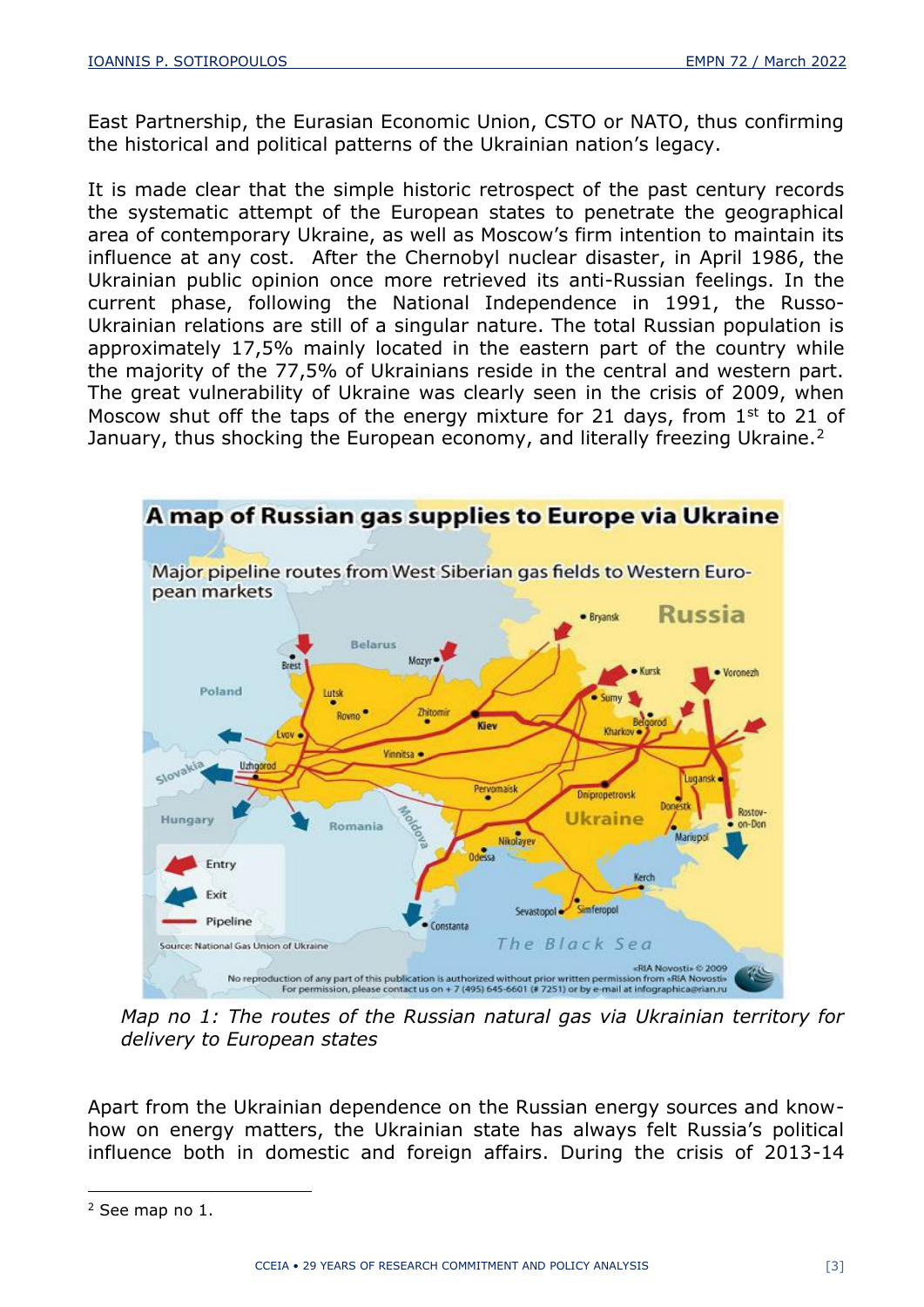Crimea declared independence. After the referendum of 16 March 2014, in which a vast majority of 90% supported reunification with Russia, on 18 March Russia formally annexed it. Similarly, the regions of Luhansk/Lugansk and Donetsk have declared their autonomous status, in the form of independent states (Lugansk People's Republic and Donetsk's People's Republic) in the same year. Nonetheless, they are both unrecognised and the areas outside the main administrative centres of Lugansk and Donetsk remains still a battlefield (Donbass region) for the Ukrainian army and the pro-russian separates. In this sense, since the end of 2021, the current crisis found fertile ground to develop in the Donbass region in the field, $3$  and to grow between NATO and Russia, both at the levels of diplomacy and propaganda, along with ongoing limited hybrid operations from both sides.



<sup>3</sup> See maps no 2 and 3.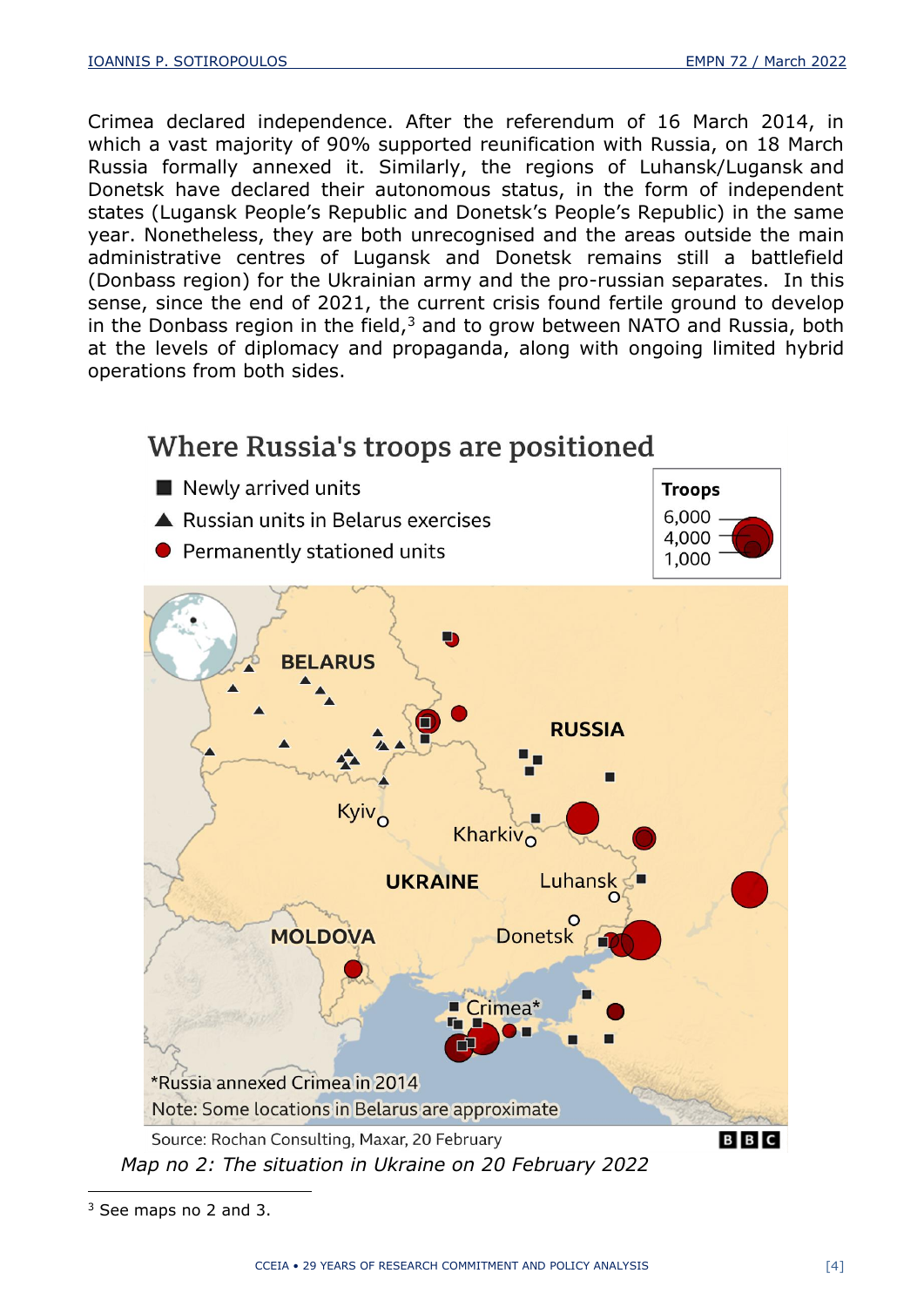

# **Ukraine's geopolitical identity as a linchpin state**

It seems that historically, Ukraine was always of a significant geopolitical value to Moscow. Zbigniew Brzezinski famously argued that "*without Ukraine, Russia ceases to be a Eurasian empire*".<sup>4</sup> But what did he mean by that? In the midst of the Cold War, back in 1986, Brzezinski had formulated in his book titled *Game Plan, How To Conduct The U.S. Soviet Contest*, the notion of the linchpin state. In the current geopolitical architecture of the Cold War there were three basic theaters of antagonism/war between NATO and Warsaw Pact: the European theater, the Far East theater and the West Asia theater in the soft underbelly of the Soviet Union.<sup>5</sup> And according to him, "*The political outcome of the contests on each of the three central strategic fronts is likely to be determined largely by who gains or retains control over several key countries that have become the geopolitical linchpin in their respective regions. A linchpin state is one that is intrinsically important and in some sense "up for grabs". The importance of a linchpin state might stem from its geopolitical position that generates regional political and/or economic influence that makes it militarily significant. Its vulnerability raises the possibility that it might be susceptible to meddling or take over by another state, thus affecting its foreign affiliations. Other states may be equally or even more important but their firm bandwagoning on one or the other system indicates that they ae fixed points,* 

<sup>4</sup> Brzezinski, Zbigniew, *The Grand Chessboard*, Basic Books, New York, 1997, p. 46.

<sup>5</sup> See map no 4.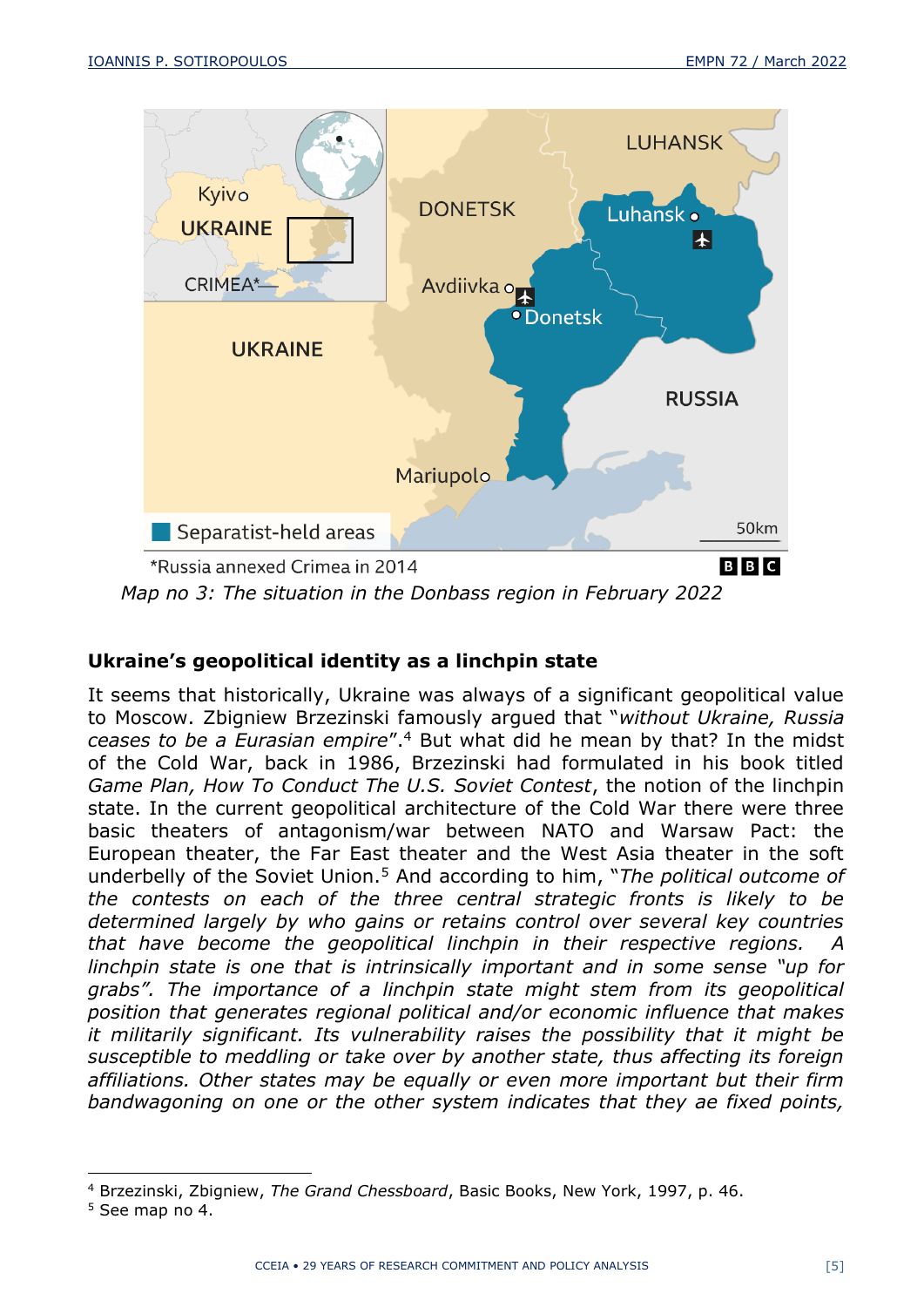not catalytic linchpins".<sup>6</sup> According to Brzezinski, during the Cold War these states are the following: "*These linpchin states are Poland and Germany on the far western front; South Korea and the Philippines on the far eastern front; and either Iran or the combination of Afghanistan and Pakistan on the southwestern front* [the soft underbelly]".<sup>7</sup>

It is remarkable, that in post-Cold War era, the state that meets all the geopolitical criteria of a linpchin state is by far Ukraine. Indeed, in a projection of Brzezinski's logic about linpchin states, the current crisis reminds and confirms their importance in the modern world. Maybe for this launches a new Cold War between the Naval Powers and the Continental Power.<sup>8</sup> Similarly, to Poland's role during the Cold War, the control of Ukraine, would help the Continental Power to reinforce its position in Europe, exerting pressure on Poland, but also influencing the states of Eastern and Central Europe, while a political linkage with Germany would result to the transformation of the European political balance in favor of Moscow. Moreover, the control over Ukraine would increase the dynamics and the geostrategic alternatives for Kremlin, by ensuring sufficient space for the Russian Fleet in the Black Sea and by supporting catalytically in the ultimate projection of the Russian power *via* the Ukrainian territory in the Warm Waters of the Mediterranean Sea. Indeed, the annexation of Crimea by Russia in March of 2014 has, by all odds, retrieved the international attention on the issue of the geopolitical importance of the Straits of Bosporus and Dardanelles, exit points of the Black Sea to the Mediterranean Sea and the 'outside world'. Even though they are governed by special agreements of the international law, they consist sovereign part of the Turkish state, a NATO member. More specifically, in the first place, the Lausanne Treaty legally entrenched Turkish authority to the Straits, at the same time clearly granting permanent permission for all foreign battle ships to pass through undisturbed. Nevertheless, in 1936, with the Treaty of Montreux, Turkey was given the right to limit the time of passage through and stay within the Straits to vessels from non-costal to the Black Sea states, such as for example, the US, Greece or the United Kingdom. Now, in the New Cold War

<sup>6</sup> Brzezinski, Zbigniew, *Game Plan, How To Conduct The U.S. Soviet Contest,* Atlantic Monthly Press, Boston, 1986, p. 52.

<sup>7</sup> Ibid., p. 52-3.

<sup>&</sup>lt;sup>8</sup> For many geopolitical analysts and scholars in international relations, the New Cold War has begun as early as in 2014, during the previous Russo-Ukrainian crisis of 2013-14, when despite the upcoming agreement for the de-escalation of the crisis in the four-party in Geneva on 17 April 2014, NATO's warnings towards Moscow was firmly stand. NATO's General Secretary Anders Fogh Rassmussen stated on the 8 April 2014, in a press conference in Paris that "*If Russia were to intervene further in Ukraine, it would be a historical mistake*. *It would have grave consequences for our relationship with Russia and would further isolate Russia internationally.* And in a Cold War aroma, General Secretary with the security of the NATO members in mind he concluded that "*It is obvious that the developments in the situation of security in Ukraine and along the borders makes the revision of our plans for our defense imperative, as well as how to reinforce our collective defense."* and called Moscow to withdraw the military units that have been deployed alongside the Russo-Ukrainian borderline. [NATO -](https://www.nato.int/cps/fr/natohq/opinions_108933.htm) [Opinion: Press conference by NATO Secretary General Anders Fogh Rasmussen at the NATO](https://www.nato.int/cps/fr/natohq/opinions_108933.htm)  [Transformation Seminar, 08-Apr.-2014.](https://www.nato.int/cps/fr/natohq/opinions_108933.htm)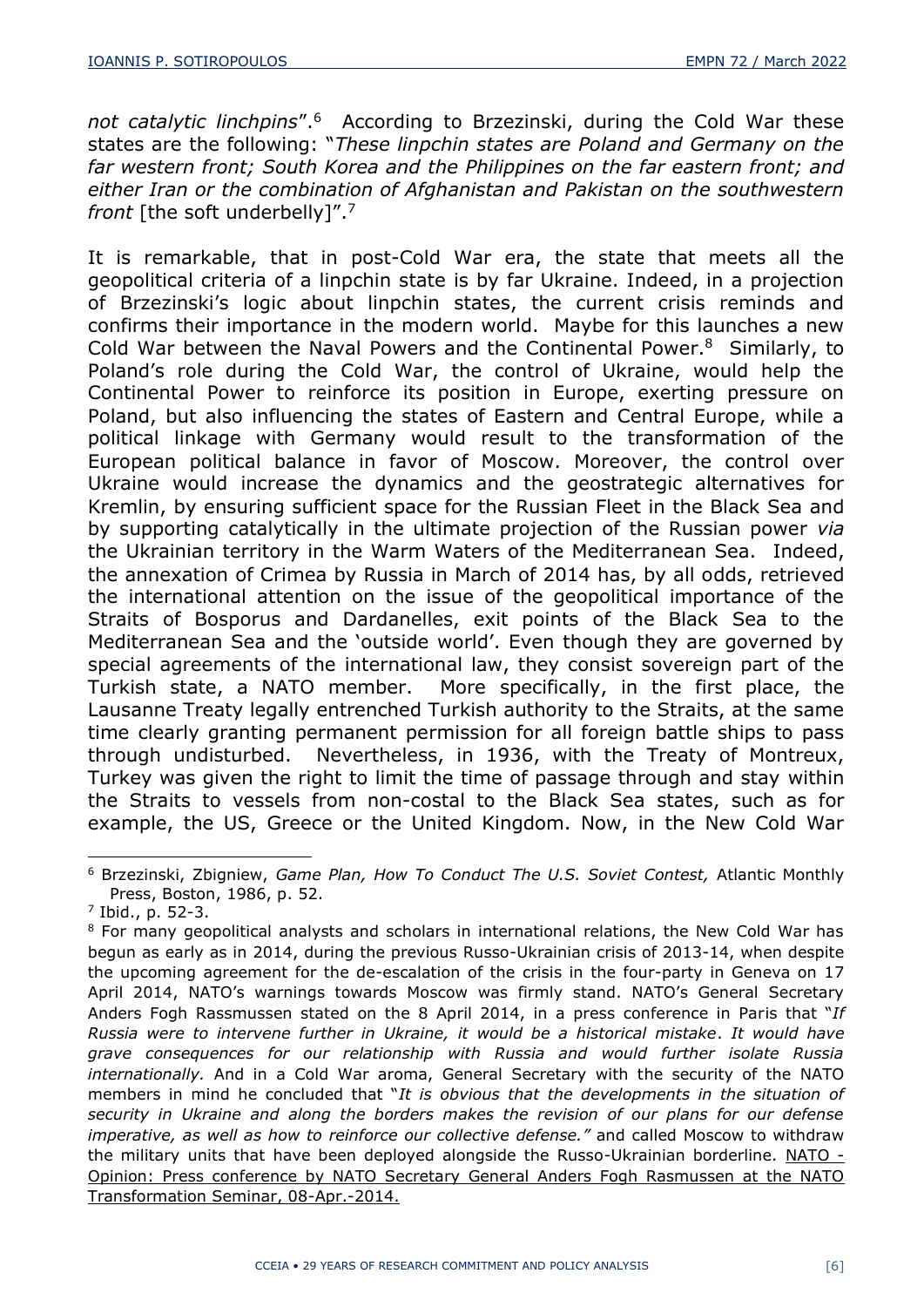sense of things, amidst the crisis, a potential misunderstanding, or even worse an intentional artful instigation by the Western Community and NATO, (i.e. Turkey), aiming at the revision of the existing legal regime or common practice naval conditions concerning the passage and stay of Russian trade, but predominantly warships, could escalate the crisis, where Turkey would be the main political and natural 'terrain' of dispute and/or actual confrontation.



*Map no 4: The three theatres of the Cold War*

## **From trans-Siberian to inter-Oceanic? Western Community fears as heritage to the New Cold War**

It is not a secret that the Americans and some of their Westerns allies escalate their propaganda, concerning an imminent Russian invasion in Ukraine, even that Moscow's strategic plan include the siege of Kiev, itself. This tactic is not something new, to the Ukrainian issue. As early as in 2014, the envoy of *Time Magazine* in the area, Simon Shuster, has criticized President Putin on all matters, saying that he is advancing in an effort to further break up Europe, destroy the NATO umbrella and impose the Russian influence in the entire world.<sup>9</sup> In addition, he comments that Putin has a great talent for creating problems that only he can resolve and for this reason he pursues crises that the westerns are trying to avoid, giving the Syrian crisis as an example. As the

<sup>9</sup> *"Putin has once again shown that he can harness the language of humanitarianism in excusing interventionism.". "*Russia Lashes Out at U.S. 'Monopoly' on Humanitarianism With Aid Convoy to Ukraine", Time Magazine, August, 2014, New York. Russia Attacks U.S. ['Monopoly on Humanism' With Ukraine Aid Convoy | Time](https://time.com/3166682/russia-ukraine-trucks-putin/)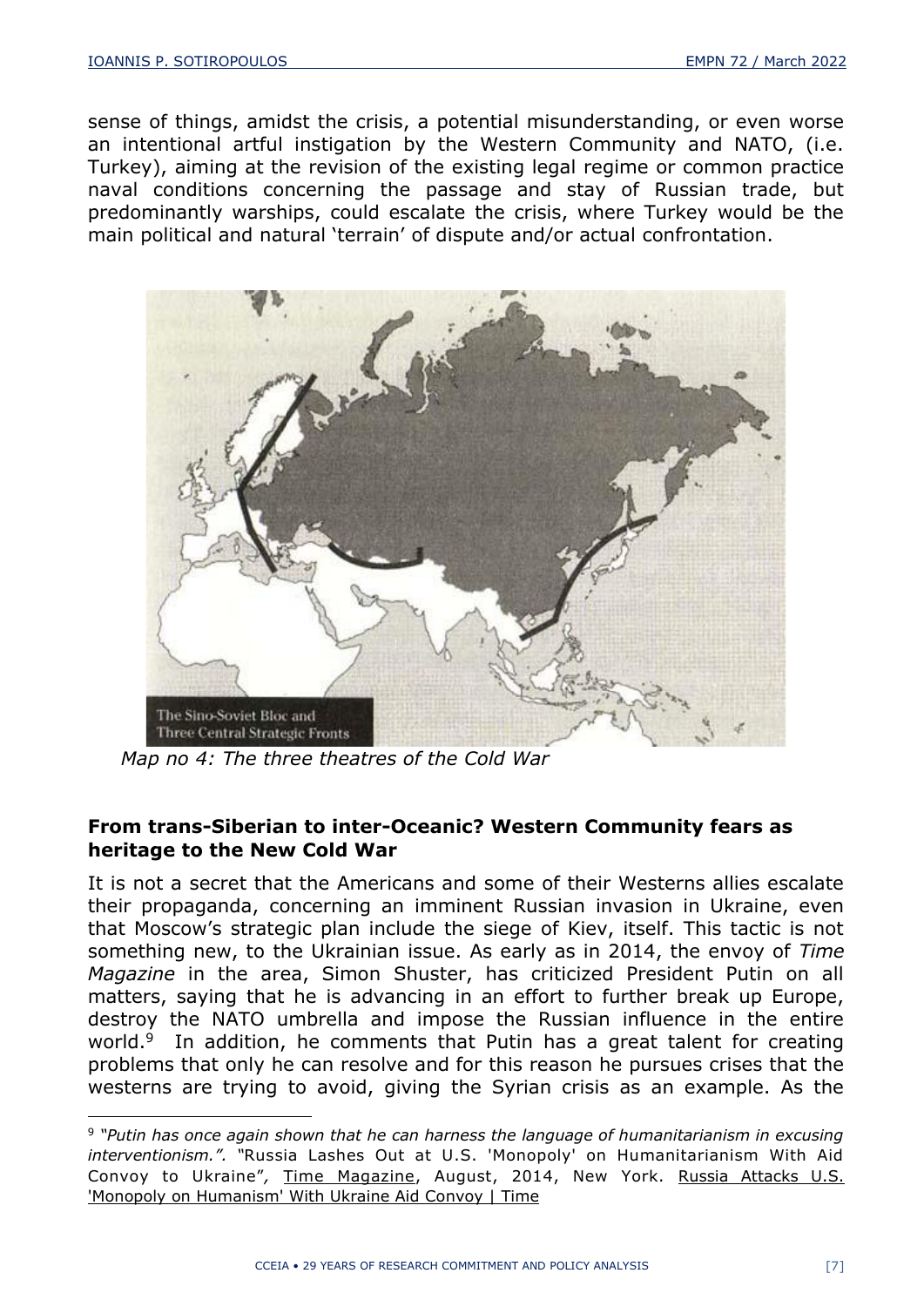voice of American great fear, Shuster concludes that Putin aims to shrink the American influence and wants a Europe from Portugal to the Russian coasts of the Pacific with Moscow as its epicenter, in a real subtle reference to the Eurasian dreams<sup>10</sup> of leaders such as Napoleon or Adolf Hitler. However, the Moscow's ambitions for a Eurasian prevalence with spearhead the geopolitical factor of energy, has been repeatedly stated by certain poles of western analysts and think-tanks, in an attempt to project the future of Eurasia.



*Time Magazine, August 2014.*

# **The Russo-Ukrainian crisis and the trends of the New Cold War**

The background of the Russo-Ukrainian crisis is more or less known to all. At the present stage, the conflict between governmental military forces and the pro-Russian, Ukrainian autonomists of Lugansk and Donetsk, focuses exclusively on parts of east Ukraine, where Kiev's government, since the crisis of 2013-14, had gradually recaptured parts of the under autonomisation east pro-Russian administrative units (область), (*oblasts*), of Luhansk, and Donetsk. Moscow supports the latter morally, politically, diplomatically and with humanitarian aid as well as financially and with weaponry systems covertly, mainly of limited capacity. Nonetheless it does not intervene with direct provision of military aid, for reasons of national strategy. It is more that certain that the autonomisation of the east Ukrainian regions, aiming at the future administrative linkage to Russia would be equal to a direct confrontation with

<sup>10</sup> For Eurasianism, see Dugin, Alexander, *The Fourth Political The*ory, Translated by Mark Sleboda and Michael Millerman, Arktos Media Ltd, London, 2012.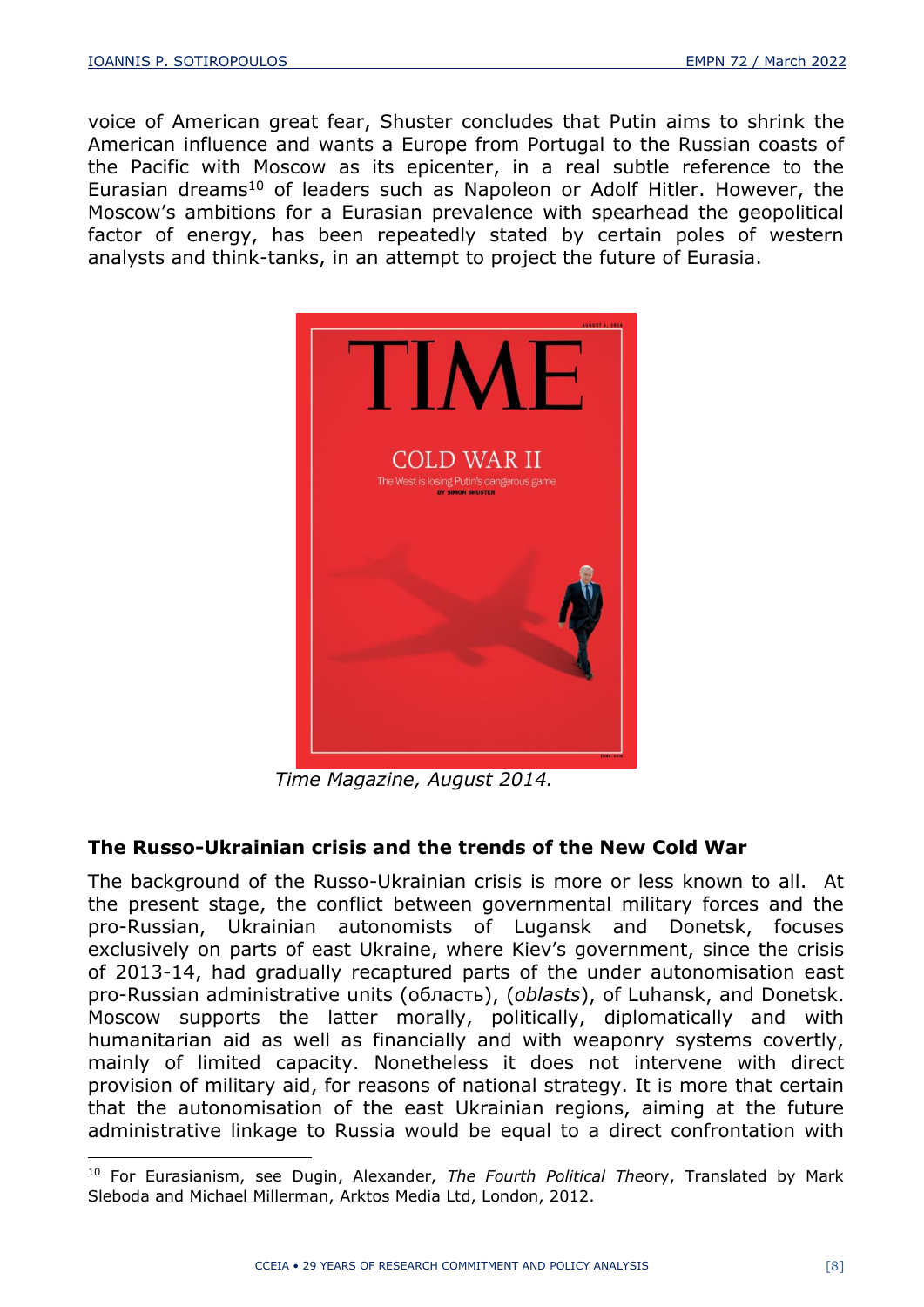the Western Community, the US, NATO, EU and Germany, something that Kremlin cannot cope with. However, this is not a foreign policy goal for Moscow. On the contrary, in geopolitical terms, an 'unbroken' Ukraine with the industrially developed, as well as rich in energy reserves eastern part remaining in the country, enables Kremlin to control Kiev's economic prosperity, at least for the next few decades. In addition, it empowers it, to co-shape the variables of the triangular geopolitical sub-system that is created from the interaction of the Zone of Visegrad, (*Visegrádská or Visegrádi or Vyšehradská or Wyszehradzka),* the northern Balkans and the pro-west Kiev, at any time. Indeed, by exploiting the long arm of the eastern, pro-Russian regions, Kremlin exerts political influence throughout the country, to its western end in the Carpathian Ruthenia Mountains and Bessarabia, achieving to a large extent the alignment of Kiev with its foreign policy callings. Furthermore, the precedent of the annexation of Crimea in 2014, has opened new political and diplomatic 'fronts' for Moscow, (i.e. see the autonomous region of Transnistria), which expect similar actions and with which Moscow cannot cope on a political level and will be 'a headache' in the future. It becomes apparent that Kremlin is not primarily annoyed by Kiev's low-medium level relations with the western community, but is strongly interested for the adherence to the fundamental principles of the Russian Policy of "near abroad" (ближнее зарубежье), (*blizhneye zarubezhiye*), according to which it perceives the geographical area surrounding Russia, which coincides with the former Soviet Republics, as its privileged geostrategic terrain and rightful sphere of post-Soviet influence.<sup>11</sup> For this reason, any discussion of Ukraine's accession to NATO is perceived by Moscow, as a severe aggression against its red lines.

It becomes apparent that the current dispute between the Western Community, and particularly the US, with Russia, which is expressed with political suspiciousness and distrust, statements of recrimination, a war of propaganda and a programme of extraordinary military and aero-nautical exercises on both sides of the Russian-Eastern Europe-Baltic Sea, Black Sea and Russia-Ukraine borders, as well as the threat of an extra series of escalating sanctions on Moscow if invades, including the normal operation of the Nord Stream II, creates a political-military framework within which the rest of Europe, and much more its eastern part, does not have much room for maneuver. Indeed, no state of the said area is in a position to act autonomously, pursuing its own national interests amidst the crisis. The majority of the states, being either members of the EU or NATO, or both, owe to promote their national interests *via* the mechanisms of the institution they belong to, committing to follow a clear foreign policy that stems from very specific international conventions and binding agreements they have signed with Brussels (EU, NATO). The same

<sup>&</sup>lt;sup>11</sup> Since the dissolution of the Soviet Union, Moscow has done everything in its power in order to restore relations with the 14 new Republics that were created and in time to obtain the lion's share in the influence of their domestic affairs and foreign policy, by systematically promoting its own agenda. For more on Russian "near abroad", see Sotiropoulos, Ioannis, P., "Afghanistan: The Geopolitics of the Russian Déjà vu". Eastern Mediterranean Policy Note (EMPN), Cyprus Center for European and International Affairs (CCEIA), The University of Nicosia, No 67, October 2021.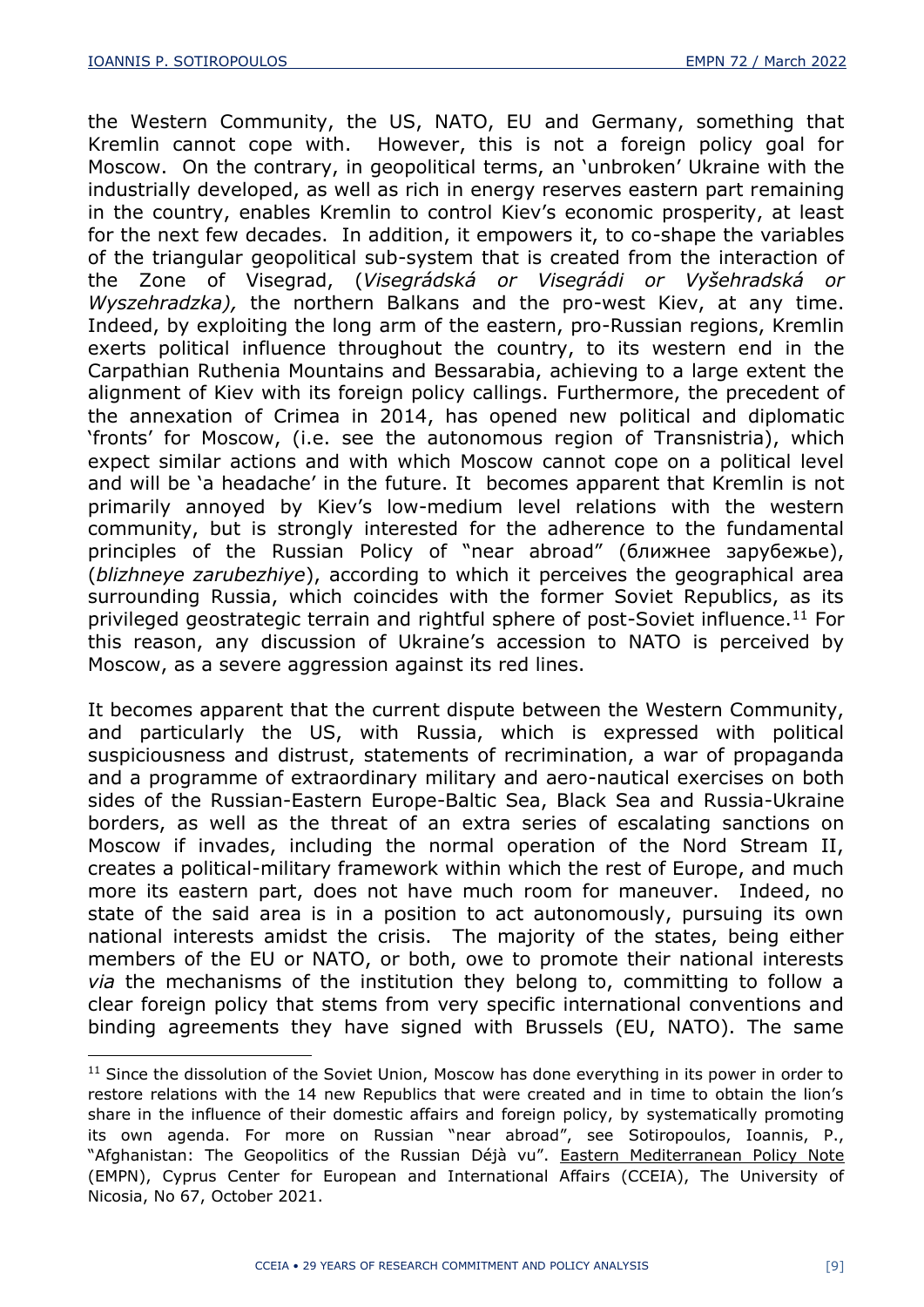applies even to those states that do not belong to the aforementioned supranational political-economic union and collective defence organisation, since they are either candidate members or aspiring ones. Accordingly, they need to weigh carefully their proposed and implemented foreign policy on a daily basis, given that any move they make could be perceived by the power centers, (international poles of influence), of NATO and the EU as erroneous, creating problems in their accession course. For example, on a bilateral level, many of the South-east Europe states are heavily dependent on international poles of power, such as the EU, US, Russia and Germany and inevitably opt to follow the safe route of political and economic alignment with their patrons. This 'releases and diffuses' the tendency for reorientation of the international security system into a form of a New Cold War, where phenomena similar to those in the period of the classic Cold War occurred, namely, the alignment of the liberal states behind and by the Naval Power of the USA vs the Continental Power of Russia. However, in this new form of war, the ideological confrontation is not in the first rank of the *agendas* of the opponents, since, instead of socio-economic development model, is focused primarily on the individual, and matters such as tolerance and diversity, LGBT issues, but also the establishment of the democratic ideas, the freedom of speech and the ways of political confrontation, with Moscow retaining the conservative position for itself.



*Map no 5: The new card in Moscow's hands: The Nord Stream II*

## **Conclusion**

The Russo-Ukrainian crisis is not created by a subjective opportunistic political feeling or by a dysfunctional process in the foreign policy of the actors' states. President Putin has not been driven by a great deal of nostalgia, but of great